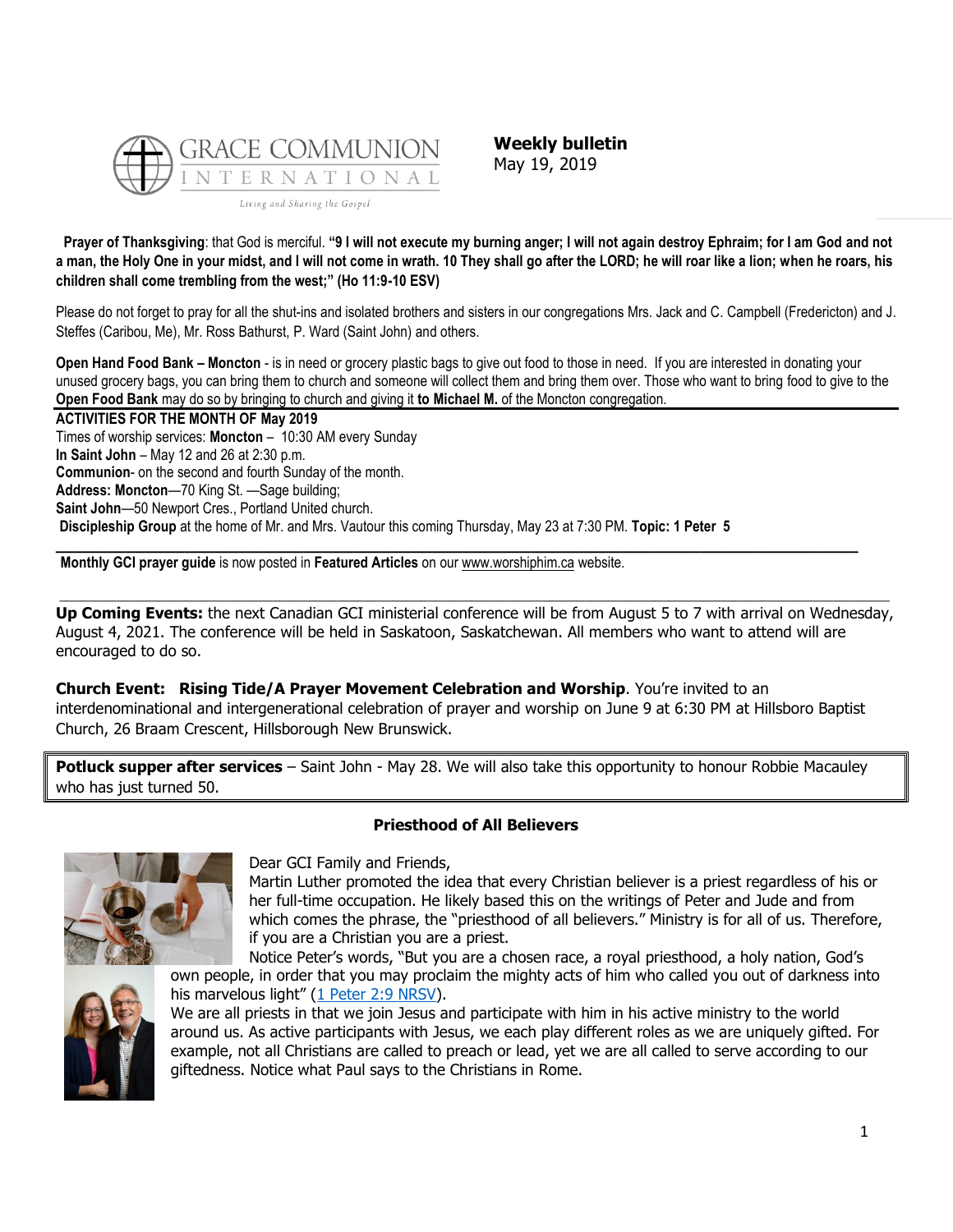Greg and Susan Williams

For just as each of us has one body with many members, and these members do not all have the same function, so in Christ, we, though many, form one body, and each member belongs to all the others. We have different gifts, according to the grace given to each of us. If your gift is prophesying, then

prophesy in accordance with your faith; if it is serving, then serve; if it is teaching, then teach; if it is to encourage, then give encouragement; if it is giving, then give generously; if it is to lead, do it diligently; if it is to show mercy, do it cheerfully. [\(Romans 12:4-8 NIV\)](https://biblia.com/bible/niv/Rom%2012.4-8)

God calls you to use your gift diligently and cheerfully. There is incredible joy in Christian service, and it is even greater when we experience this together in community.

You have probably noticed that we in GCI have been teaching and practicing "team-based" ministry. We believe we are better together. I recently heard Scott Ridout, President of Converge, make the statement, "Team will out think, out produce, and out live the individual leader." That statement is confirmation of what we've been up to in GCI.

Our Media Team has produced some outstanding tools to help us better understand the concepts of team-based ministry. In the [Team-Based Pastor-Led Prezi presentation,](https://prezi.com/p/dm-yqqeep286/team-based-pastor-led/) there is a slide that provides a macro view. At first view it may look like the solar system, and with further examination you see how multiple ministries flow out from the foundational venues of Faith, Hope and Love. This slide is only a basic beginning of what ministries could exist within the life of the church, and we encourage the local church to expand the expressions of ministry based on the unique giftedness of their members and the opportunities their context makes possible.

Our Lord has made you with a unique mix of spiritual gifts. When you add those gifts to the gifts of others in your fellowship group or congregation, much can be done. We can always do more together than we can in isolation because this is how God planned it. In his first letter to the Corinthians the apostle Paul makes it clear that the Holy Spirit distributes the gifts and that Jesus is Lord over the church. The church is a body made up of many parts, and God has placed us within the body as he wills. All of this is for a common good, that the Triune God gets the glory and that the church is built up.

In our divine participation, we are also called to participate with one another. So, brothers and sisters, I encourage you to diligently and cheerfully take your place in the body and together, we can all take another step forward into Healthy Church.

Joining all GCI priests, Greg Williams

> $\_$  , and the set of the set of the set of the set of the set of the set of the set of the set of the set of the set of the set of the set of the set of the set of the set of the set of the set of the set of the set of th This article is chapter 12 of **Sabbath, Circumcision and Tithing**. Him From: <https://archive.gci.org/articles/jesus-and-the-sabbath-2/>

For many people, the most persuasive argument in support of the Sabbath is the fact that Jesus kept the Sabbath. Christians want to follow Jesus, to live like he did (**[1 John 2:6](https://biblia.com/bible/niv/1%20John%202.6)**). Does this include the day that he kept?

The problem is that Jesus was also circumcised, and he spoke of circumcision as a valid law (**[John 7:23](https://biblia.com/bible/niv/John%207.23)**). He also spoke of sacrifices as a law that should be kept (**[Matthew 5:24;](https://biblia.com/bible/niv/Matt%205.24) [8:4](https://biblia.com/bible/niv/Matthew%208.4)**). As a law-abiding Jew, Jesus would have offered Passover lambs (**[Luke 2:41](https://biblia.com/bible/niv/Luke%202.41)**), built tree-branch shelters for the Festival of Tabernacles, kept other Jewish festivals, worn blue-threaded tassels, supported the temple (**[Matthew 17:27](https://biblia.com/bible/niv/Matt%2017.27)**) and other old covenant customs. Jesus lived sinlessly under the old covenant requirements (**[Hebrews 4:15](https://biblia.com/bible/niv/Heb%204.15)**). He was born under the law, while the old covenant was still in force (**[Galatians 4:4\)](https://biblia.com/bible/niv/Gal%204.4).**

**Jesus lived in old covenant times. We do not have to obey the same laws he did.**

Jesus lived in old covenant times; we do not. Because of this important difference, we can't just assume that we must do everything that Jesus did. We do not have to obey the same laws he did. Jesus went to synagogues (**[Luke](https://biblia.com/bible/niv/Luke%204.16)  [4:16](https://biblia.com/bible/niv/Luke%204.16)**) and kept Hanukkah (**[John 10:22](https://biblia.com/bible/niv/John%2010.22)**). Let's examine the Gospels to see what Jesus actually taught about the Sabbath. There's lots of material, so we have much to examine.

The first thing we might note is that Jesus never told anyone to keep the Sabbath. Although we are told various things that he did on the Sabbath, we are never told that he rested. The example we are given is always one of activity, not of rest. He urged liberty; he never endorsed any restrictions.

## **Picking grain to eat**

Let's begin our study in **Matthew 12: "Jesus went through the grainfields on the Sabbath. His disciples were hungry and began to pick some heads of grain and eat them. When the Pharisees saw this, they said to him, 'Look! Your disciples are doing what is unlawful on the Sabbath'" (verses 1-2).**

**Jesus went to the Scriptures to show that the biblical law can sometimes be set aside**.

Jesus did not sin. He did not break the Sabbath, and presumably he did not permit his disciples to break the Sabbath, either. We must conclude that the Pharisees were wrong. However, the Pharisees could claim good scriptural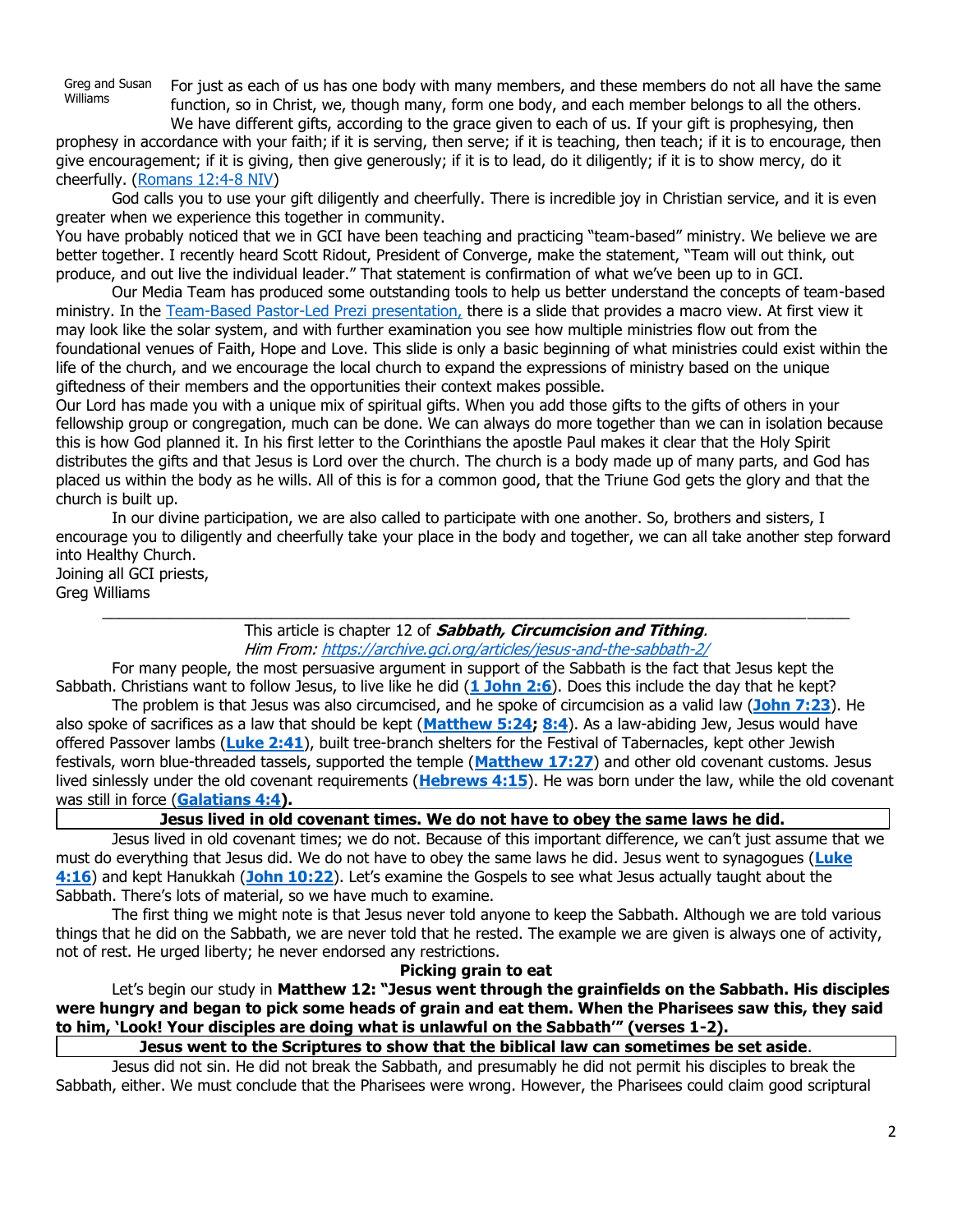support for outlawing grain-picking on the Sabbath. **[Exodus 16:29](https://biblia.com/bible/niv/Exod%2016.29)** told people to stay in the camp on the Sabbath and not to pick up food off the ground. **[Exodus 34:21](https://biblia.com/bible/niv/Exod%2034.21)** says that the Sabbath applied to harvest season.

But the Pharisees were too strict  $-$  the old covenant rules were not meant to be prohibitions of  $d$ , activity. However, Jesus did not try to argue that his disciples were abiding by the biblical law and violating only Jewish tradition. Rather, Jesus went to the Bible to show that the biblical law itself can sometimes be set aside. His approach was much more sweeping than just to say that it's OK to pick a little grain when you are hungry.

#### **Laws can sometimes be broken**

Jesus mentioned the example of David: "Haven't you read what David did when he and his companions were hungry? He entered the house of God, and he and his companions ate the consecrated bread — which was not lawful for them to do, but only for the priests" (**verses 3-4, referring to [1 Samuel 21:1-6](https://biblia.com/bible/niv/1%20Sam%2021.1-6)**). The law said that showbread was holy and was to be eaten only by priests. And yet David did it and was counted innocent. It was not lawful according to the letter of the law, and yet it was permitted in the purpose of God's spiritual law. Jesus' point regarding the Sabbath is that the *letter* of the law is not a reliable guide to holiness. People should be judged on the heart, not on superficial actions.

However, notice that the argument doesn't work if the Sabbath is more important than showbread rules — the Pharisees could have said, "The Sabbath is more important than showbread, so we have to be more careful about it." In order for the logic of the argument to work, the showbread has to be at least as important as the Sabbath. Only then could the comparison carry any weight. Only then could the argument conclude, that if it is permissible to bend the showbread rules, then we can bend the Sabbath rules, because it is easier to bend the Sabbath because it is not as important. Jesus used a ritual law as the most appropriate point of comparison for the Sabbath.

**Jesus used a ritual law as the most appropriate point of comparison for the Sabbath.**

Jesus gave another example in verses **5-6: "Haven't you read in the Law that on the Sabbath the priests in the temple desecrate the day and yet are innocent? I tell you that one greater than the temple is here."**

(Matthew 12). Jesus is not saying that the Sabbath law *allowed* priestly work — he says that the priests "desecrate" the Sabbath day. They were, according to the letter of the Sabbath law, doing something that was not lawful. But yet their work was permitted because it was temple work. Something was more important than the Sabbath, and that something was the temple work — the rituals.

The temple and its sacrificial rites were more important than the Sabbath. But if the sacrifices were more important than the Sabbath, and the sacrifices are now obsolete, shouldn't we be willing to consider the possibility that the Sabbath is obsolete, too?

## **Jesus claimed to be more important than the Sabbath.**

Jesus, however, is more important than the temple and its sacrifices. The logical conclusion is that he is also more important than the Sabbath. Even before his death and resurrection, he was more important than the Sabbath. The Pharisees, instead of worrying about a little activity on a holy day, ought to have been concerned with how they were treating the Holy One of Israel, who was standing before them. They should have worshipped him instead of looking to old covenant holy places and instead of using old covenant holy times to judge the Giver of those times. The Sabbath was holy only because God had designated it so, and here was God himself. They should have accepted without question whatever he did, and they should have followed his example!

#### **Mercy more than sacrifice**

Jesus then summarized his argument about the Sabbath and about his own identity**: "If you had known what these words mean, 'I desire mercy, not sacrifice,' you would not have condemned the innocent. For the Son of Man is Lord of the Sabbath" (verses 7-8)**. Again, Jesus is using a ritual law (sacrifice) as a basis for his disciples' activity on the Sabbath. Just as mercy is more important than sacrifice, mercy is also more important than Sabbath rules. **Don't worry about prohibiting work – be concerned about doing good.**

Jesus is telling the Pharisees that love for humans is more important than sticking to worship rituals. Holy bread can be given to ordinary people when they are hungry. Holy time can be used in an ordinary way when people are hungry. If the Pharisees had understood the intent of the law, they would not have been criticizing the disciples. They would have been merciful, not judgmental.

Jesus ends the discussion with his claim to be Lord of the Sabbath — someone who had more authority than the Sabbath. It is not just that Jesus claimed to have a more accurate understanding of how the day should be kept  $-$  he claimed to be more important than the day itself. This claim was so stupendous that some Pharisees thought he blasphemed and deserved to die (**verse 14**).

# **Healing on the Sabbath**

Jesus' next activity gives a practical demonstration not only of his authority over the Sabbath, but also the proper use for the Sabbath even in the old covenant. **"Going on from that place, he went into their synagogue, and a**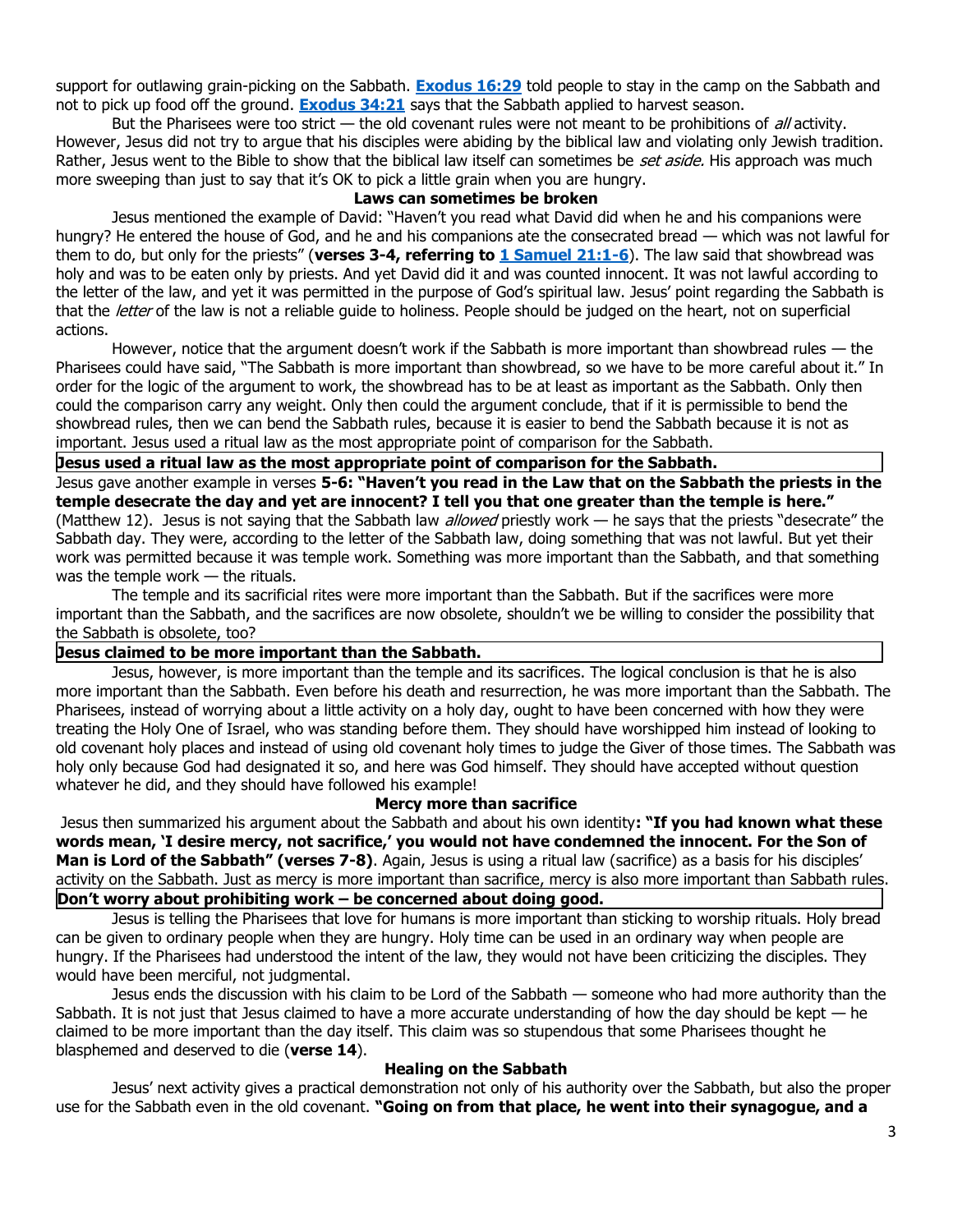**man with a shriveled hand was there. Looking for a reason to accuse Jesus, they asked him, 'Is it lawful to heal on the Sabbath?'" (verses 9-10).** The Pharisees seem to be baiting Jesus, confronting him with a situation to test him. Healing was one of the types of work they said was not lawful.

But Jesus again pointed out the hypocrisy in their approach. They would rescue a sheep on the Sabbath **(verse 11)** — thus even a sheep was more important than resting on the Sabbath — and yet they were so strict that they didn't allow human needs, whether hunger or healing, to be taken care of on the Sabbath. Their rules were a terrible distortion of what the Sabbath should have been. **"How much more valuable is a man than a sheep! Therefore it is lawful to do good on the Sabbath" (verse 12).**

This is what Jesus taught about the Sabbath. Don't worry about prohibiting work — be more concerned about doing good. So Jesus healed the man, and the Pharisees wanted to kill Jesus. They thought the holy day was more important than the One who had made it holy.

#### **The Sabbath was made for humans**

**[Mark 1:21-22](https://biblia.com/bible/niv/Mark%201.21-22) — "They went to Capernaum, and when the Sabbath came, Jesus went into the synagogue and began to teach. The people were amazed at his teaching, because he taught them as one who had authority, not as the teachers of the law."** This verse doesn't tell us much about the Sabbath, merely that Jesus happened to teach on this day. Presumably he taught on other days of the week, in other locations, but this is the day on which he could teach in a synagogue. **[Luke 4:31-37](https://biblia.com/bible/niv/Luke%204.31-37)** is a parallel account.

**[Mark 2:23-3:6](https://biblia.com/bible/niv/Mark%202.23-3.6)** is similar to **[Matthew 12:1-12](https://biblia.com/bible/niv/Matt%2012.1-12)**. Mark does not include the comments about sheep and mercy, but he makes a similar point by saying, **"The Sabbath was made for man, not man for the Sabbath" ([Mark 2:27\)](https://biblia.com/bible/niv/Mark%202.27).**

Let's note what this verse says and what it does not say. First, it says that the Sabbath was made for humans. It was given to serve their needs and to benefit them. Actually, all of God's laws, even the laws of sacrifice, were given for human good. All the old covenant laws were designed to lead people to Christ. They were made to benefit humans. But their value has been eclipsed in Christ. God has given us something better.

## **If Jesus taught that the Sabbath was made for Gentiles, it would have supported the Pharisees' concerns instead of refuting them.**

Jesus did not say when the Sabbath came into existence. Nothing in the context indicates that Jesus was referring to creation week. We cannot assume that something made for humans necessarily had to be made immediately after humans were. For example, we could also say that the annual festivals were made for human benefit, and the rite of circumcision was instituted for human benefit. Christ's death was also for our benefit. Simply knowing that the Sabbath was made for human benefit does not tell us when it was made — nor does it tell us whether an even better blessing is available in the new covenant.

Jesus did not say that the Sabbath was made for both Gentiles and Jews — this is not in the context. When Jesus used the word "man" in **[Mark 2:27](https://biblia.com/bible/niv/Mark%202.27)**, he was using it in a general sense, without any reference to Jews specifically or to Gentiles specifically. As we showed in chapter 9, most first-century Jews did not believe that Gentiles had to keep the Sabbath, and Jesus was not addressing this question.

The Pharisees were concerned about the behavior of the disciples, not the Gentiles. If Jesus responded by teaching that the Sabbath was made for everyone, it would have supported the Pharisees' concerns instead of refuting them. The Pharisees were overestimating the importance of Sabbath restrictions. Jesus responded to them not by expanding the Sabbath, but by reducing it.

We can see what Jesus meant by looking at the next phrase: **"and not man for the Sabbath."** His point was that the Sabbath was made to serve people, instead of people being created to serve the Sabbath. The Sabbath was a servant, not a master. He was addressing the relative importance of the Sabbath, not which specific people were given the Sabbath.

In a similar way, we can also say, "Circumcision was made for humans, not for angels." This statement is true, but we should not focus on the first half as if it meant that circumcision was made for all humans. It was given to Israel only, not the rest of the world. Similarly, Jesus said that the Sabbath was made for humans, but he did not say, nor did he mean, that it was made for all humans.

Since the Sabbath was made for human benefit, Jesus says, then he, as the Son of Man, has authority over it (**verse 28**). He is more important than the Sabbath. Our relationship with God is based on faith in him, not in old covenant institutions.

In the Sabbath healing that follows, Mark is slightly different than Matthew. Particularly striking is the emotion of Jesus**: "He looked around at them in anger…deeply distressed at their stubborn hearts" ([Mark 3:5\)](https://biblia.com/bible/niv/Mark%203.5).** Jesus was *angry* at the hypocrisy of the Pharisees, who were more concerned about the holiness of a day than about the wellbeing of humans. They were really more concerned with self than with God, for they were failing to do what God himself would do.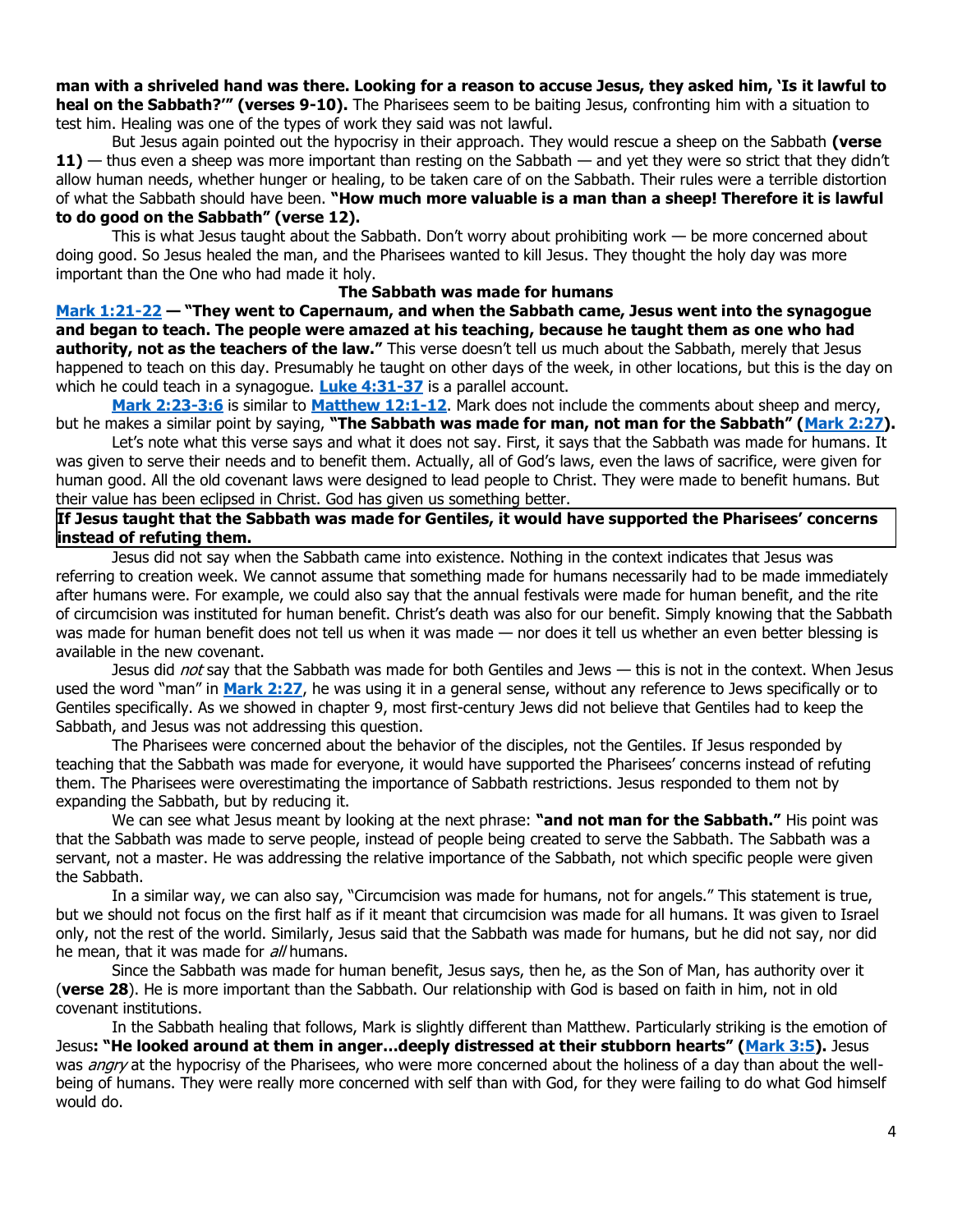## **Jesus and the Sabbath in Luke**

**[Luke 4:15-30](https://biblia.com/bible/niv/Luke%204.15-30) — "He taught in their synagogues, and everyone praised him. He went to Nazareth, where he had been brought up, and on the Sabbath day he went into the synagogue, as was his custom. And he stood up to read."** Jesus taught in the synagogues on the Sabbaths. Considering the historical context, there is nothing unusual about that.

**Jesus used the Sabbath to deliver people from bondage.**

What is more significant is what Jesus taught: "**The Spirit of the Lord is on me, because he has anointed me to preach good news to the poor. He has sent me to proclaim freedom for the prisoners and recovery of sight for the blind, to release the oppressed, to proclaim the year of the Lord's favor" (verses 18-19).**

Jesus used the Sabbath, in his preaching and in his miracles, to deliver poor people from bondage. He preached the good news that the Lord's favor was on the people. He gave physical sight to a few, but spiritual sight to many. He did not release anyone from physical prisons, but freed many from spiritual captivity (through casting out demons and through forgiving sins).

#### **Liberation on the Sabbath**

 $Luke$  13:10-17  $-$  Unlike Matthew and Mark, Luke includes two more stories of Sabbath healings, and these provide further information to us regarding Jesus' attitude toward the Sabbath. **"On a Sabbath Jesus was teaching in one of the synagogues, and a woman was there who had been crippled by a spirit for eighteen years. She was bent over and could not straighten up at all. When Jesus saw her, he called her forward and said to her, 'Woman, you are set free from your infirmity.' Then he put his hands on her, and immediately she straightened up and praised God" (verses 10-13).** By using the word "set free," Jesus was emphasizing liberation rather than healing. This also provided the context for the comparison Jesus soon made.

**Animals can be loosed on the Sabbath – an ordinary, daily task.**

The synagogue ruler (most synagogues were run by Pharisees) complained, saying that healing was a work that could be done on the other six days and was not appropriate for the Sabbath (**verse 14**). **"The Lord answered him, 'You hypocrites! Doesn't each of you on the Sabbath untie his ox or donkey from the stall and lead it out to give it water? Then should not this woman, a daughter of Abraham, whom Satan has kept bound for eighteen long years, be set free on the Sabbath day from what bound her?'" (verses 15-16).**

Since humans are more valuable than animals, and animals can be loosed on the Sabbath — an ordinary, daily task — then humans can be loosed on the Sabbath, too. The pharisaic rules about the Sabbath were not designed to benefit humans. Instead, the rules served the self-righteous attitudes of the Pharisees. The Pharisees would prefer to see the woman labor with her infirmity another day rather than see an effortless healing. They were putting unnecessary obligations on the people, and Jesus said that people should be "set free" on the Sabbath day. A similar point is made in the next chapter.

[Luke 14:1-6](https://biblia.com/bible/niv/Luke%2014.1-6) — "**One Sabbath, when Jesus went to eat in the house of a prominent Pharisee, he was being carefully watched. There in front of him was a man suffering from dropsy. Jesus asked the Pharisees and experts in the law, 'Is it lawful to heal on the Sabbath or not?'" (verses 1-3).** As in previous situations, the Pharisees may have set the situation up to test Jesus. Jesus knew their thoughts and handled the situation so expertly that he left them speechless.

## **Jesus emphasized human freedom, not restrictions.**

Jesus healed the man, then asked, **"If one of you has a son or an ox that falls into a well on the Sabbath day, will you not immediately pull him out?" (verse 5).** Of course, the Pharisees would rescue a child or animal on the Sabbath. Rescue was permitted, so healing ought to be permitted, too. Needs can be taken care of, whether they are emergencies like animals in a ditch, or an everyday need like untying an animal to bring it to water.

Whether alleviating minor hunger or healing major pain, Jesus pointed out that humanitarian needs took precedence over the Sabbath. The day was supposed to make life better, not to make it more difficult.

#### **Jesus and the Sabbath in John**

[John 5:1-18](https://biblia.com/bible/niv/John%205.1-18) — The Gospel of John has some additional stories about Jesus' Sabbath activities, and they reinforce the points we have already seen. On the Sabbath, Jesus healed a man who had been an invalid for 38 years. Then he told the man, "**Get up! Pick up your mat and walk" (verse 8).** The Jews accused the man of breaking the Sabbath because he was carrying his mat.

Why did Jesus tell the man to carry his mat? There was no emergency, and the man was certainly capable of coming back after the Sabbath to get his mat. Jesus could have easily said, "You can carry your mat today if you want, but to avoid offense, leave it here for now." But Jesus was not that conservative. He wanted to emphasize human freedom — not only the man's freedom from his infirmity, but also his freedom to do something on the Sabbath.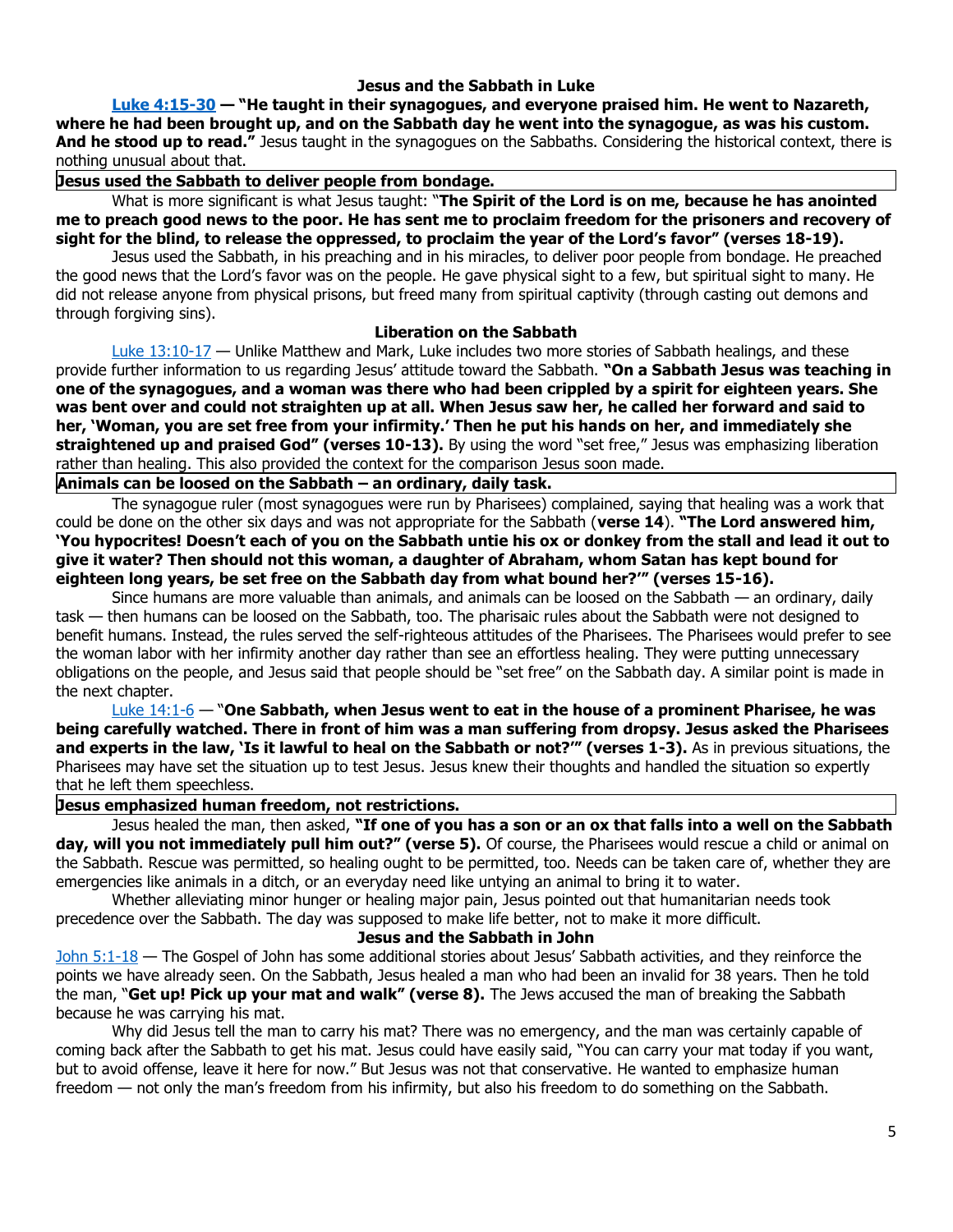The Jews criticized Jesus for what he was doing on the Sabbath, but Jesus made them even more angry by boldly saying that he was indeed working on the Sabbath and he did so because he was like the Father! (**verse 17**). **"For this reason the Jews tried all the harder to kill him; not only was he breaking the Sabbath, but he was even calling God his own Father, making himself equal with God" (verse 18).** 

Jesus did not try to defend his work and the man's work as permitted by the law. No doubt he could have, but instead, he boldly described his activity on the Sabbath as "work." (We know from **[Hebrews 4:15](https://biblia.com/bible/niv/Heb%204.15)** that Jesus kept the Sabbath perfectly, within the parameters of old covenant law. Just as the priests could do God's work on the Sabbath, Jesus could, too.) If we imitate our Savior, we might conclude from this passage that at least certain kinds of "work" are allowed on the Sabbath.

# **Circumcision was more important than the Sabbath, just as temple rituals were.**

In **[John 7:22-23](https://biblia.com/bible/niv/John%207.22-23)**, Jesus referred to this Sabbath healing, and the controversy it caused. He pointed out the irony that the Jews did not allow healing on the Sabbath, but they did allow circumcision. **"If a child can be circumcised on the Sabbath so that the Law of Moses may not be broken, why are you angry with me for healing the whole man on the Sabbath?"**

Work could be done on the Sabbath so that the Law of Moses would not be broken. This shows that the law commanding circumcision was more important than the Sabbath restriction. The circumcision law was more important than the Sabbath law, just as the laws of temple ritual were.

The Jews probably had no answer for Jesus. They could not refute what he said, and that is one reason they tried to kill him. But the readers of John's Gospel would understand that circumcision, temple rituals and "the Law of Moses" were not required for Gentile Christians. If important laws like those could be swept aside, what does that imply for the less-important law, the Sabbath?

#### **"We must work"**

John 9 — Jesus made mud to heal a blind man **(verses 1-7).** "**Now the day on which Jesus had made the mud and opened the man's eyes was a Sabbath" (verse 14).** The healing had a spiritual meaning: Jesus is the light of the world, enabling spiritually blind people to see the truth. On this Sabbath day, Jesus said, **"As long as it is day, we must do the work of him who sent me. Night is coming, when no one can work" (verse 4)**. God's work must be done on the Sabbath, Jesus said.

The Jews objected to Jesus' work — and they objected to it being done on the Sabbath. Making mud or clay was against their Sabbath law, and so was healing. They judged Jesus according to their law, and they judged unrighteously. They claimed to have the correct standard, but they were spiritually blind, neglecting love, justice, mercy and faith **(verse 41).** They were looking at the law instead of the Lawgiver as the standard of judgment.

Jesus criticized the Pharisees' approach to various laws and rituals, including ritual handwashing (**[Matthew](https://biblia.com/bible/niv/Matt%2015.2)  [15:2](https://biblia.com/bible/niv/Matt%2015.2)**), phylacteries (**[Matthew 23:5](https://biblia.com/bible/niv/Matt%2023.5)**) and Corban rules (**[Mark 7:11-13](https://biblia.com/bible/niv/Mark%207.11-13)**). But these criticisms were not attempts to tell his disciples how to continue these customs in a better way. In fact, Jesus' criticisms helped the early church realize that these customs were obsolete. We cannot assume that when Jesus criticized the way something was done, that he wanted the practice continued by the church in a better way. We cannot assume that Jesus was telling his disciples how to keep the Sabbath in a better way. The Gospels do not give us any evidence that he ever commanded the Sabbath at all.

Jesus sometimes criticized the way the Pharisees approached customs that were good, including almsgiving, prayer and fasting (**[Matthew 6:2,](https://biblia.com/bible/niv/Matt%206.2) [5,](https://biblia.com/bible/niv/Matthew%206.5) [16](https://biblia.com/bible/niv/Matthew%206.16)**). On these topics, Jesus clearly taught his disciples to continue the practice (**verses 3, 6, 17**). But the Gospels never show us Jesus teaching his disciples to keep the Sabbath. We are told about work that Jesus did on the Sabbath, but we are never told that he rested on the Sabbath. He repeatedly noted that restrictive rules were violations of the intent of the Sabbath — he taught that a focus on external details was ineffective and incorrect. Those restrictions did not transform the heart.

Jesus never broke the Sabbath, nor did he teach others to break the Sabbath. But neither did he teach against circumcision and sacrifices. He could not while the old covenant was still in force. He could point out administrative problems, and present himself as the Lord, but it was not yet time to publicly reject any particular law (see **[John 16:12-](https://biblia.com/bible/niv/John%2016.12-13) [13](https://biblia.com/bible/niv/John%2016.12-13)**). But the implications are there. When John describes Jesus as working on the Sabbath, he does not feel any need to explain that Christians cannot. Jesus' example regarding the Sabbath is liberty, not rules.

Throughout these Sabbath incidents, Jesus liberalized the standards. He repeatedly did things that could have waited until sundown. He boldly claimed to have authority to work on the Sabbath. That is one reason why many Christians conclude that the Sabbath is no longer required. Other Christians, who are also committed to God, conclude that they should keep the Sabbath, although not as strictly as the Pharisees did. They are welcome to their opinions provided they do not judge others on this topic. Every Christian should be fully convinced, living every day to the Lord [\(Romans 14:5\)](https://biblia.com/bible/niv/Rom%2014.5), seeking to be led by the Holy Spirit. If people think that the day is required, then they should keep it. If